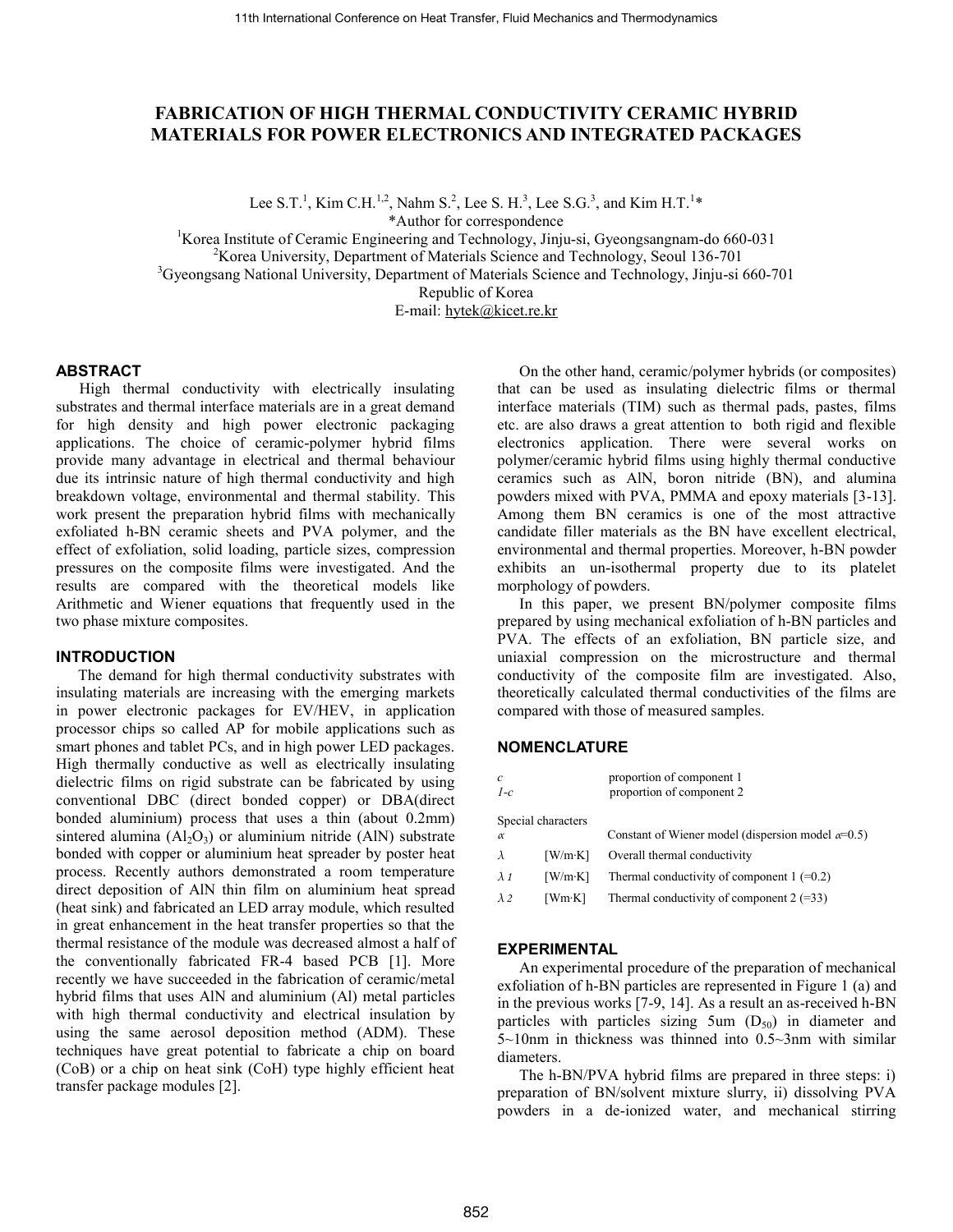followed by sonication to homogenized the h-BN/PVA mixtures as presented in Fig. 1 (b). Then the mixtures are casted on petri dish or releasing agent coated PET film and dried for 48 hours at  $50^{\circ}$ C.

The microstructures of fabricated films are examined by FE-SEM. The compression temperature of the h-BN/PVA films was determined by measuring glass transition temperature (Tg) using differential scanning calorimeter (DSC). The compression was done at 90°C for 30 minutes under 100MPa using uniaxial press with heating module.



<span id="page-1-0"></span>**Figure 1** Experimental procedure of (a) mechanical exfoliation process and (b) fabrication of h-BN/PVA composites

The evaluation of thermal conductivities are measured in a two manners, a transvers mode (z-direction, i.e. thickness direction) thermal conductivity that is mostly used method and an in-plane mode (x-y direction of the film) thermal conductivity as illustrated in Fig. 2, as a single h-BN particle has an un-isothermal conducting behaver due to platelet like morphology.



Figure 2 Illustration of transvers mode and in-plane mode thermal conductivities measurement scheme in h-BN/PVA composites film

# **RESULTS AND DISCUSSION**

The transverse mode thermal conductivities of h-BN/PVA composites with and without exfoliation of h-Bn particles are plotted in Fig. 3 with the amount of h-BN loading. The result indicates an improvement in the thermal transport by using exfoliated h-BN powders in the composite film. The increase in the thermal conductivity is almost doubled when the h-BNs are loaded over 40 vol<sup>%</sup>. The effect of h-BN particle size was also investigated using two mean particle sizes,  $D_{50} = 1.5$ um and 5um. A noticeable increase at the composite films with 1.5um h-BN particles was observed in 20~40 vol% h-BN contents however a little difference was observed in low contents under 20vol% and higher contents over 40 vol%.



**Figure 3** Effect of exfoliation in the h-BN/PVA composites



**Figure 4** Effect of particle sizes on the thermal conductivity of h-BN/PVA composites

The previous other authors work [8] gave a lesson that the mechanical stretching enhanced the thermal conductivities of in-plane mode but did not demonstrated transverse mode values for the same sample, so we tried to apply an uniaxial compression on the film to get an improvement in thermal property and see how the transverse mode as well as the inplane mode thermal conductivities are changed with thermal compression in uniaxial direction. The thermal compression condition was adjusted based on the DSC result that the compression temperature was set at  $90^{\circ}$ C which is above the Tg of PVA polymer, where the PVA is a rubbery state to aid a flexibility for h-BN particles rearrangement in the film. The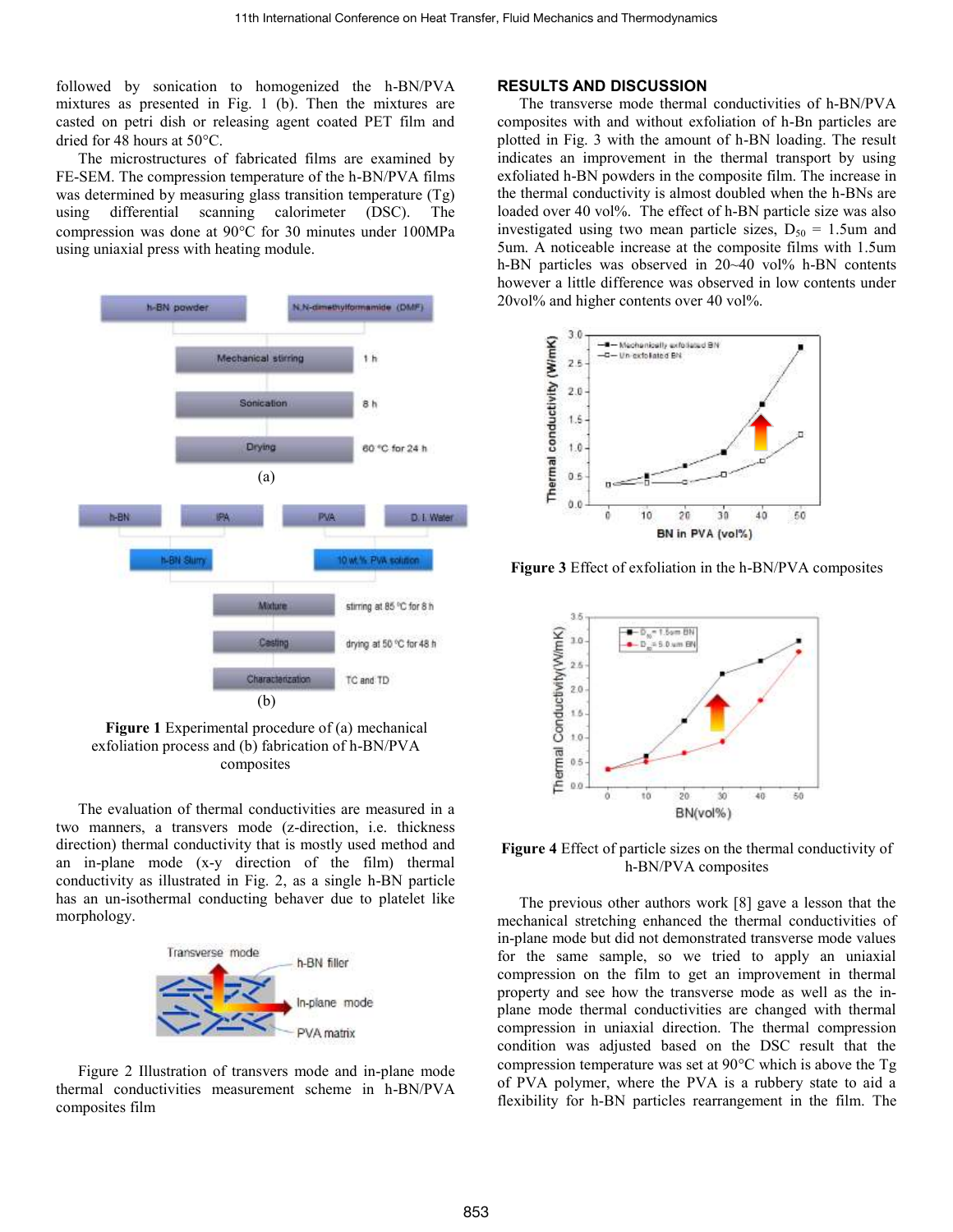following FE-SEM photos provide the microstructural difference between the un-compressed and compressed h-BN/PVA composite films in a cross-sectional view. Quite lots of h-BN platelet particles are settled in an insufficient alignment state to the in-plane direction at the un-compressed samples, while those in the compressed samples are well aligned with respect to the in-plane direction.



**Figure 4** Cross-sectional views of h-BN/PVA composite films observed by FE-SEM: (a) and (f)  $10\text{vol}\%$  BN; (b) and (g) 20vol% BN; (c) and (h) 30 vol% BN; (d) and (i) 40 vol% BN; (e) and (j) 50 vol% BN

 The transvers and in-plane mode thermal conductivities for un-compressed and compressed films are measured and the results are plotted in Fig. 5. Also, we calculated the theoretical values of the thermal conductivities by using arithmetic and Wiener model which is frequently used in a two phase composite system as described in the following equations:

**-** Arithmetic model:

$$
\lambda = c\lambda_1 + (1-c)\lambda_2
$$
  
where, c = proportion of component 1  
1-c = proportion of component 2  

$$
\lambda_1, \lambda_2
$$
 = thermal conductivity of component 1, 2

- Wiener model:

$$
\lambda/\lambda_2 = (1 - c((1 - \lambda_1/\lambda_2) / (1 + \alpha \lambda_1/\lambda_2))) / (1 + \alpha c((1 - \lambda_1/\lambda_2))
$$
  

$$
/ (1 + \alpha \lambda_1/\lambda_2)))
$$
  
*where,*  $\alpha = 0.5$  for dispersion model,  $\lambda_1 < \lambda_2$ 

- Raw materials data:

$$
\lambda_1 = 0.2 \text{ W/m·K (PVA)}
$$

 $\lambda_2$  = 33 W/m·K (BN, directional average)



**Figure 5** Effect of uniaxial compression on the transverse and in-plane mode thermal conductivities of BN/PVA composite films: (a) un-compressed and (b) compressed sample